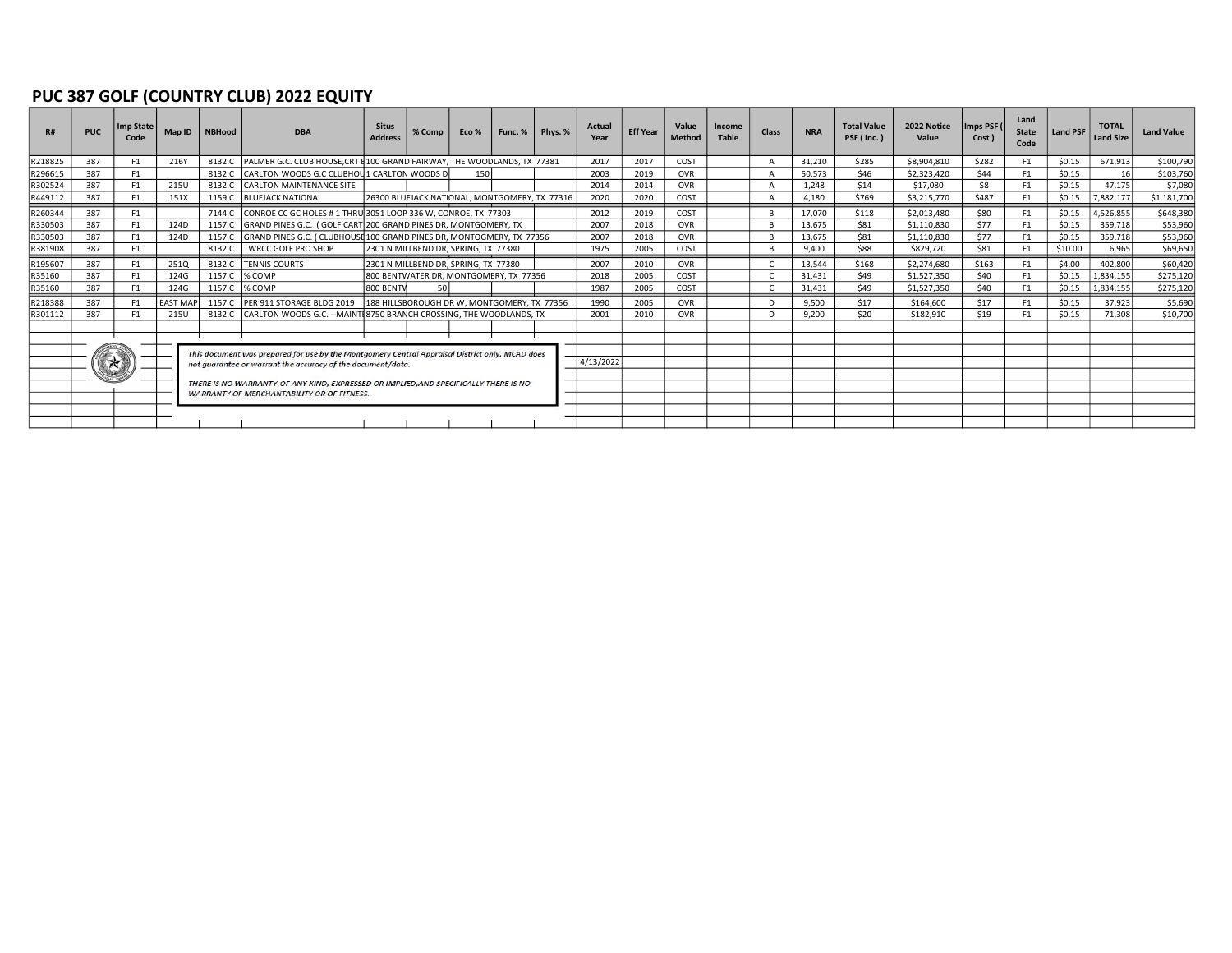# MONTGOMERY CENTRAL APPRAISAL DISTRICT COUNTRY CLUBS (PUC 387) CLASSIFICATION GUIDELINES PRIMARY VALUATION METHOD: COST

Properties are also valued with a market value percentage adjustment.

**Country Clubs**: are private clubs, often with a closed membership, that typically offers a variety of recreational sports facilities. For example: golf, tennis, and swimming. In Montgomery County the range in size goes from 33,000 square feet to 60,000 square feet. The average size is around 40,000 square feet.

Semi-private and public golf courses will both be classed under (PUC 389) and are grouped together for equity purposes. Private Golf courses will be under (PUC 387) Country Club.

Cost to build golf holes is based on type of climate, terrain and natural vegetation, size and layout, amount and quality of irrigation systems and overall quality.

## **Class A Country Clubs:**

Class "A" country clubs are the most prestigious buildings in their market area and have the most amenities. They have superior interior and exterior quality finishes. They are recent construction or older buildings that are extensively renovated. They are very well maintained. They have very high initiation fees. They are a privately owned club, often with a membership quota and admittance by invitation or sponsorship that generally offers both a variety of recreational sports and facilities for dining and entertaining. Typical athletic offerings are golf, tennis, and swimming.



AND SPECIFICALLY THERE IS NO WARRANTY OF MERCHANTABILITY OR OF FITNESS.  $\vert$  04/18/2022 *This document was prepared for use by the Montgomery Central Appraisal District only. MCAD does not guarantee or warrant the accuracy of the document/data. THERE IS NO WARRANTY OF ANY KIND, EXPRESSED OR IMPLIED,*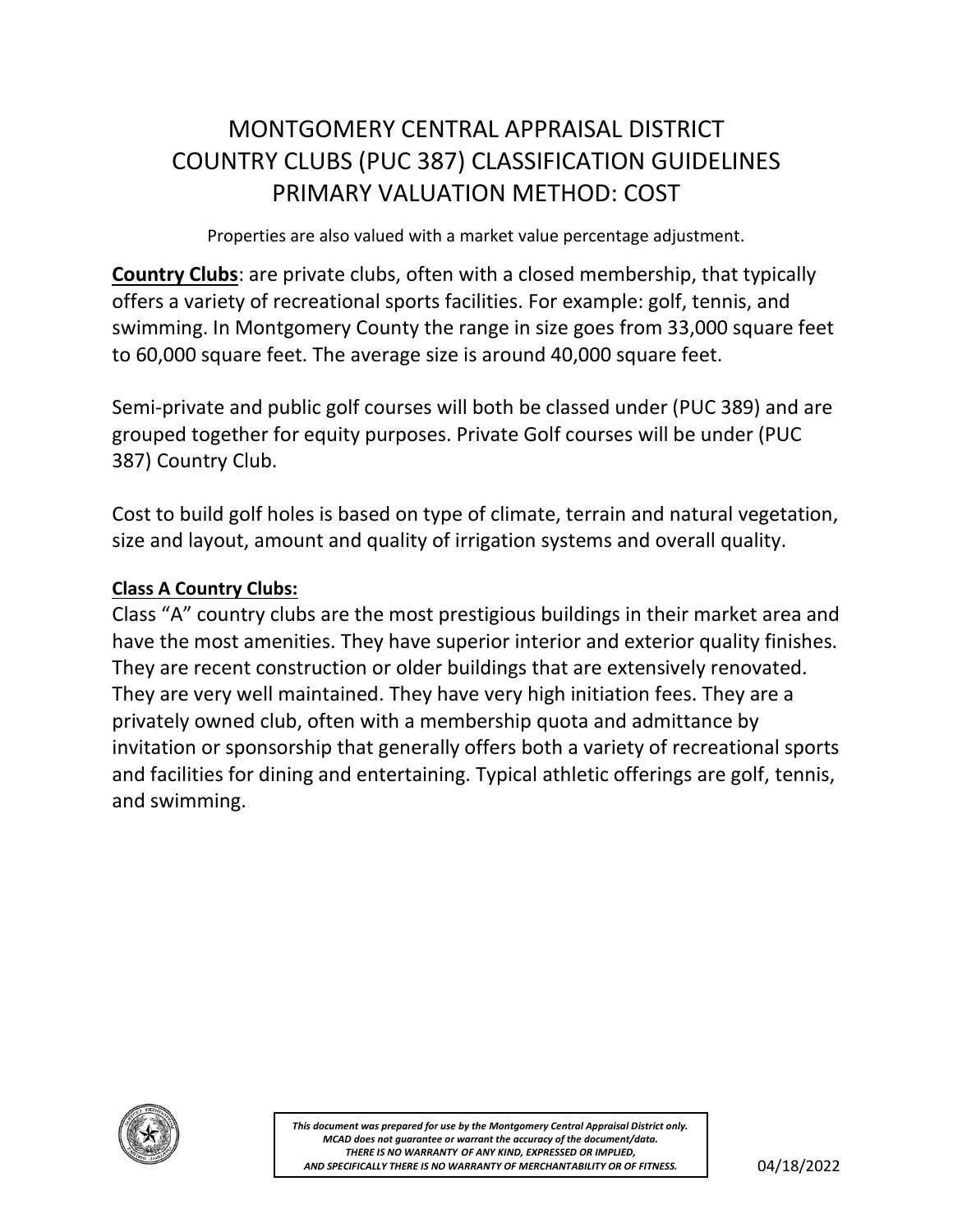

## **Class B Golf Course**

Class "B" country clubs have good interior and exterior quality finishes. They are recent construction or older buildings that are extensively renovated. They are very well maintained. They have high initiation fees. They are a privately owned club. Generally, offers both a variety of recreational sports and facilities for dining and entertaining. Typical athletic offerings are golf, tennis, and swimming.



## **Class C Golf Course**

Class "C" country clubs have average interior and exterior quality finishes but are typically very well maintained. They have a smaller initiation fee and smaller monthly maintenance fees than that of Class A or B. They generally offer golf, dining, and entertaining. While some offer tennis, a gym, and swimming.



AND SPECIFICALLY THERE IS NO WARRANTY OF MERCHANTABILITY OR OF FITNESS.  $\vert$  04/18/2022 *This document was prepared for use by the Montgomery Central Appraisal District only. MCAD does not guarantee or warrant the accuracy of the document/data. THERE IS NO WARRANTY OF ANY KIND, EXPRESSED OR IMPLIED,*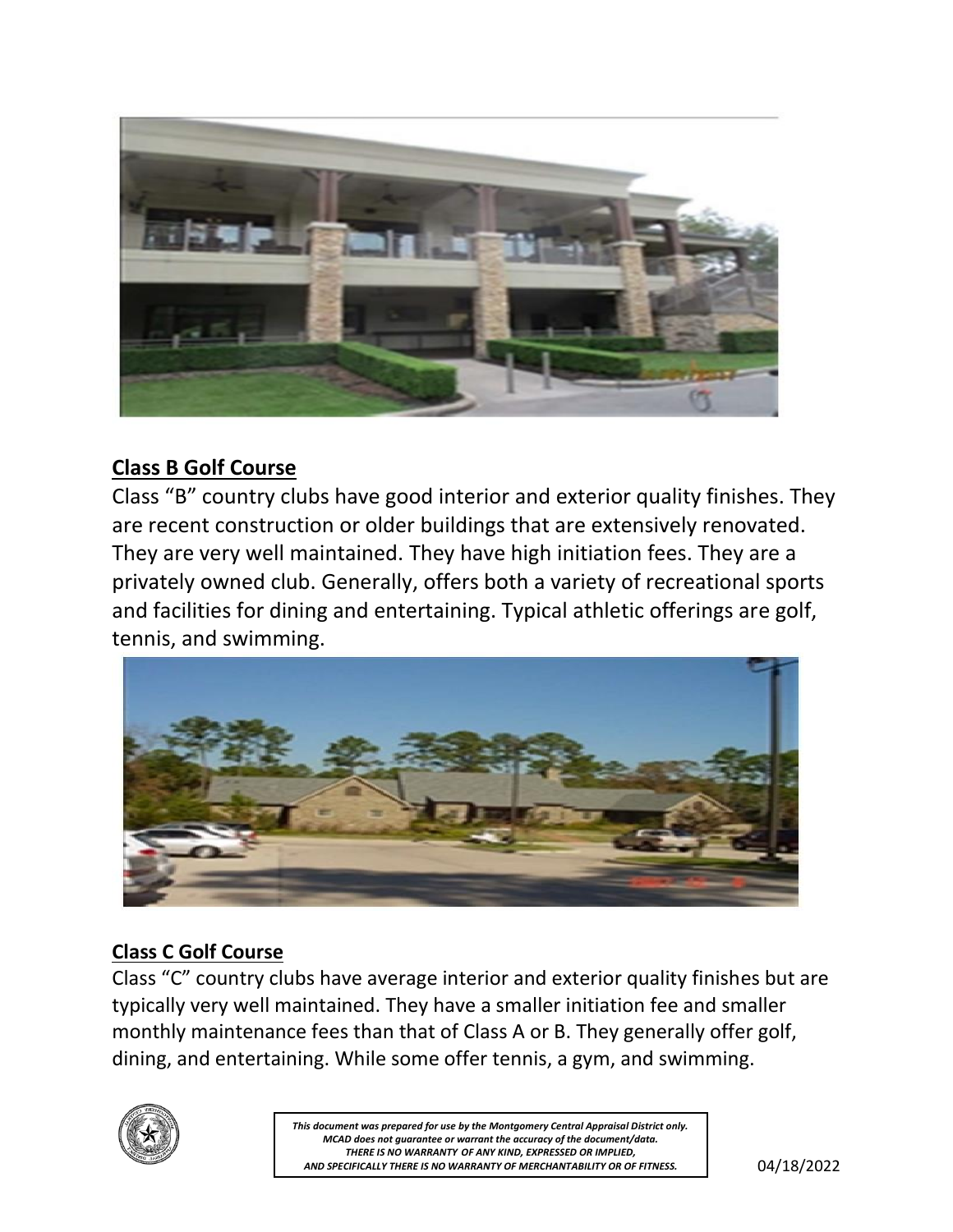



AND SPECIFICALLY THERE IS NO WARRANTY OF MERCHANTABILITY OR OF FITNESS.  $\vert$  04/18/2022 *This document was prepared for use by the Montgomery Central Appraisal District only. MCAD does not guarantee or warrant the accuracy of the document/data. THERE IS NO WARRANTY OF ANY KIND, EXPRESSED OR IMPLIED,*